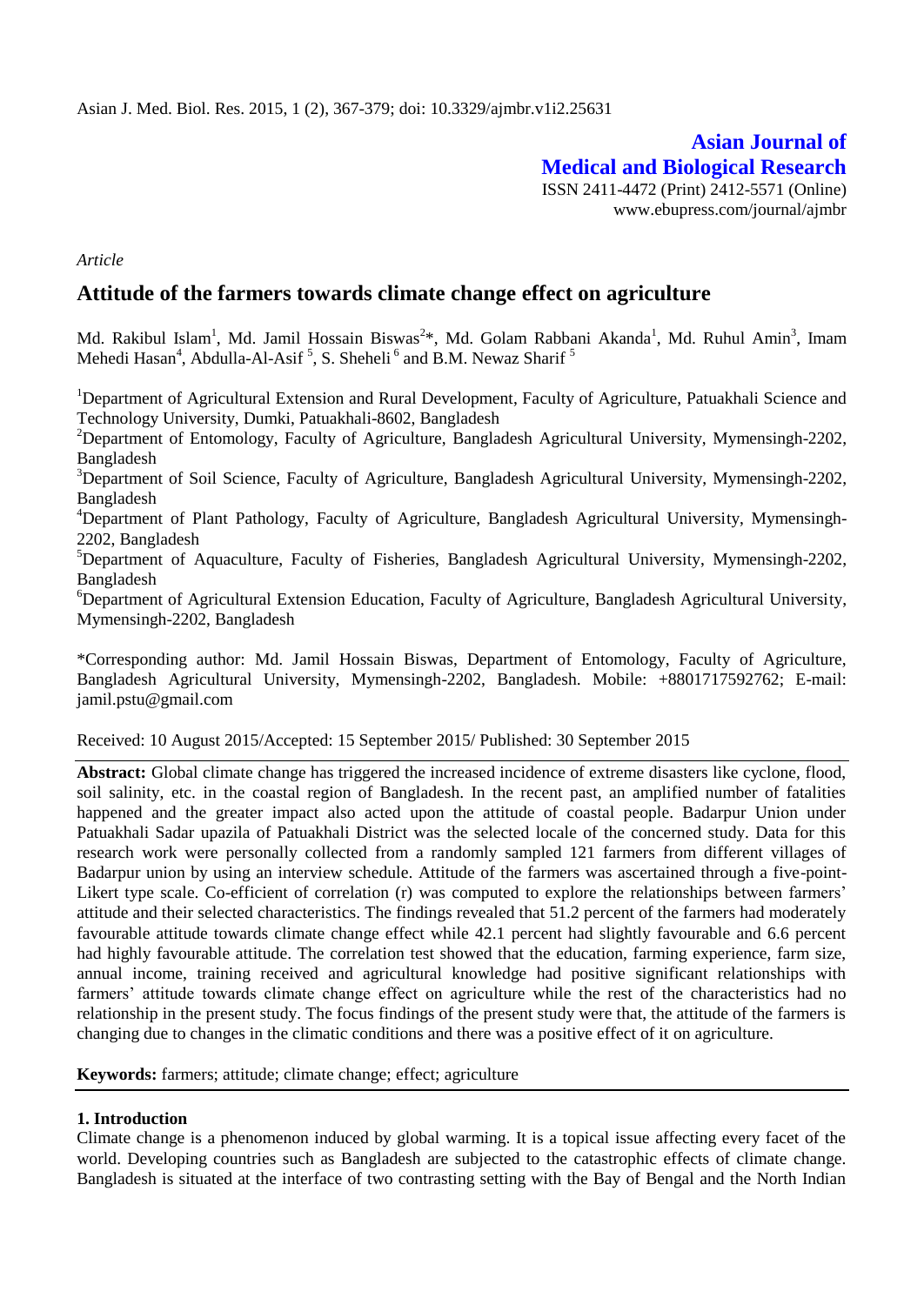Ocean to the South and the Himalayas to North. The disadvantageous geographical location, low and almost flat topography, very high population density, high levels of poverty, reliance of many livelihoods on climate sensitive sectors, particularly crop agriculture and fisheries etc. have made the country one of the most vulnerable countries of the world to be affected by the impact of climate change. Climatologists recognized Bangladesh as the most vulnerable in terms of cyclone and 6th most vulnerable in terms of floods (UNDP, 2011). Bangladesh has 80% flat land and 20% land that is 1 meter above or less above sea level. The impacts of climate change on agriculture are global concern but for Bangladesh, where lives and livelihoods depend mainly on agriculture, are exposed to a great danger. Climate change and agriculture have tremendous effects on each other. Climate change has been manifested in different forms such as rise in temperature, melting snow in the mountain of polar region, sea level rise, excess floods and drought conditions, change in the natural behaviours of seasons. These changes have been manmade and mostly due to burning of fossil fuels, emission of CO<sup>2</sup> gases from the greenhouse, over exploitation of resources and destruction of forest and consequently depletion of ozone layers (Wahab and Islam, 2009). There is growing evidence that climate change is increasing the frequency and intensity of climate-related hazards and hence, the level and patterns of often inter-related risks are exacerbating the levels of vulnerability for poor and excluded people. Climate change also threatens the long-term capacity for food production through increased soil erosion and reduced soil fertility (Lal *et al.,* 2011). The certainty of increased need for food to feed a burgeoning global population and the uncertainty of the short-term and long-term impacts of climate change on agriculture combines to make efforts to enhance the resilience of agricultural systems a top societal priority (IFPRI, 2010).The recognition that climate-change related threats to agriculture also represent threats to quality of life on a global scale has led to an increasing amount of attention to adaptation and mitigation strategies for agriculture (Howden *et al.,* 2007; McCarl, 2010). Coastal Bangladesh is particularly vulnerable to sea level rise as 12 out of 19 districts are directly exposed to the sea (Akter, 2009). There are many reasons behind that such as lower crop productivity and less cropping intensity due to increased salinity, increased incidences of pests & diseases, erratic rainfall, higher temperature, drought, tidal surges, cyclone, submergence, large fallow lands/water bodies, land degradation, poor road network, poor marketing facilities and unemployment with long-term cumulative effects of soil-related constraints, and socio-economic problems. But these areas are lagging behind in socio-economic development and vulnerable to different natural disasters and environmental degradation. So, coastal areas of Bangladesh are one of the most affected areas in the world due to the threats of climate change effects. In Bangladesh Noakhali, Bhola, Bagerhat, Patuakhali, Satkhira and southern portion of Khulna districts are the main affected coastal areas by the climate change. The coastal region covers almost 29,000 sq. km or about 20% of the country and more than 30% of the cultivable lands of the country. About 53% of the coastal areas are affected by salinity. Agricultural land use in these areas is very poor, which is much lower than country"s average cropping intensity. Salinity causes unfavorable environment and hydrological situation that restrict the normal crop production throughout the year. The dominant crop grown in the coastal region is local transplanted aman rice crop with low yields. The cropping patterns followed in the coastal areas are mainly Fallow-Fallow-Transplanted aman rice. IPCC estimates predict that due to the impact of climate change, sea level in Bangladesh may rise by 14 cm by 2025, 32 cm by 2050 and 88 cm by 2100. Salinity is a current problem, which is expected to exacerbate by climate change and sea level rise. Salinity intrusion due to reduction of freshwater flow from upstream, salinization of groundwater and fluctuation of soil salinity are major concern of Bangladesh. Cyclones and tidal surge are adding to the problem. Tidal surge brings saline water inside the coastal area. In Bangladesh, rice production may fall by 10% and wheat by 30% by 2050 (IPCC, 2007). Therefore, climate change is expected to have serious impacts on the environment, economy and social life of people, especially on the rural farmers whose livelihoods depend largely on agricultural activities. Although Bangladesh has made some efforts to adapt and mitigate climate change risks, the efforts are still rudimentary especially when compared with the impending catastrophe. Hence, the pertinent questions that guided this research work are: what are the perceived causes of climate change in southern Bangladesh; what are the constraints being faced by farmers in adapting to the effects of the changing climate; and what type of attitudes show by farmer in the study area in changing condition of climate. Farmer attitudes toward climate change must be understood if climatologists, scientists, policymakers, and others are to effectively support adaptive and mitigated actions in agriculture. While many recognize that it is important to understand farmer attitudes toward responses to climate change, very little research effort has been focused on this area (Barnes and Toma, 2011). A critical part of this puzzle is perceived vulnerability. As Howden *et al*. (2007) emphasize, if farmers (1) do not believe that climate change is occurring and/or (2) do not perceive it to be a threat to their livelihoods, they will not likely act to adapt to or mitigate climate change. They maintain that farmers" attitudes about the impacts of climate change are key to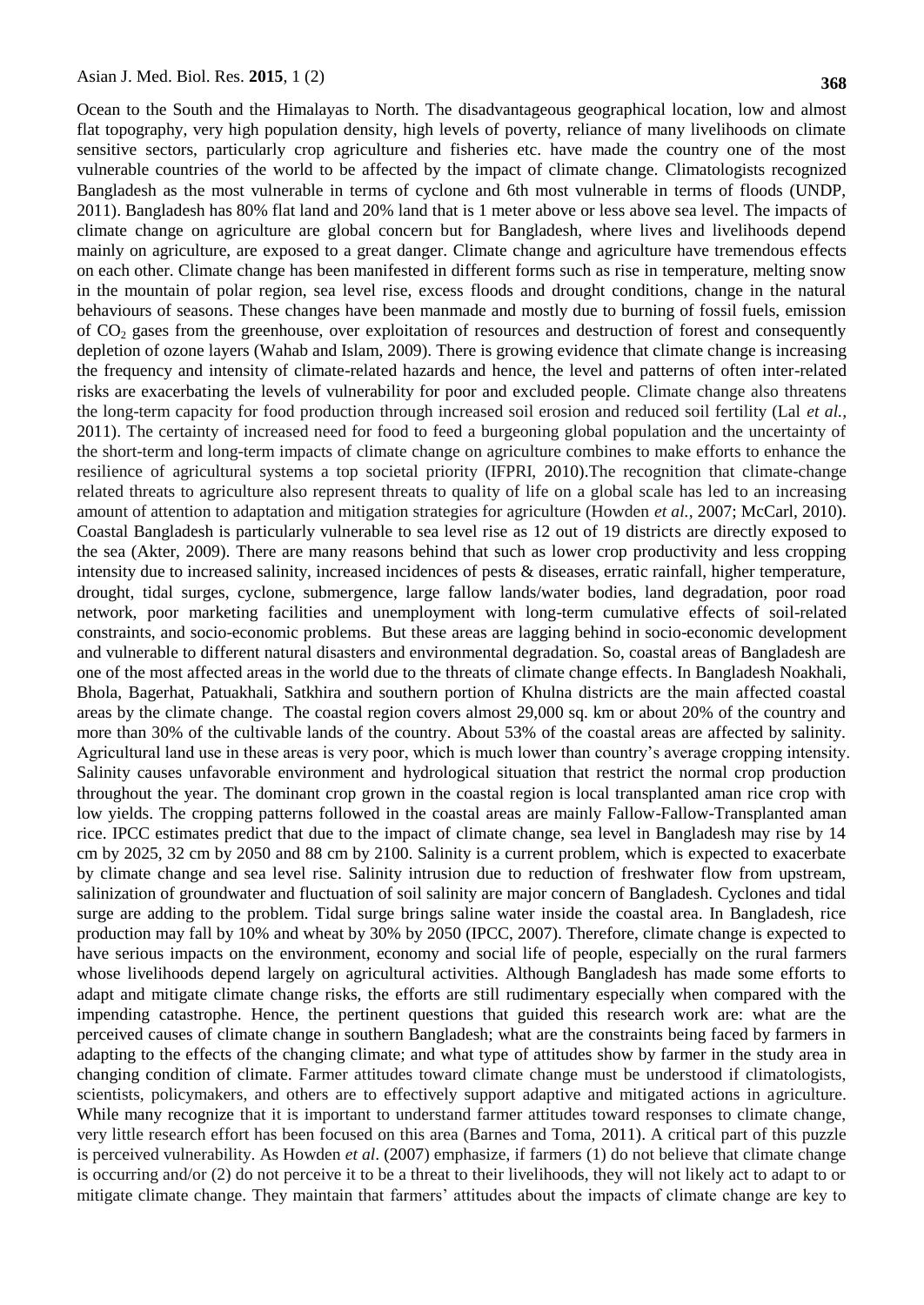successful adaptation and mitigation. This paper presents an analysis of the complex relationships between farmer attitudes about climate change and different characters of farmers. This research assesses farmer attitudes toward climate change effect on agriculture. The 2008 extreme rain events and flood in Bangladesh and the US Midwest, the 2010 heat and drought in Russia, and the 2010 floods in Pakistan are recent examples of weather related disruption of agriculture that led to extraordinary impacts on global food prices and food insecurity for millions of people (IFPRI, 2010). Food production is vulnerable to climate shifts because crops and cropping system are adapted to local conditions: slight alteration such as temperature fluctuations at critical points in crop development has substantial impacts on productivity (Hatfield *et al.*, 2011). It is essential to identify the attitude of farmers towards climate change effect and create awareness for sustainability. This cannot be done effectively without any evidence. Research on attitude of the farmers in adapting climate change effect will therefore promote evidence-based advocacy. By knowing the level of attitude of farmers" in adapting climate change effect the vulnerability to climate change will be minimized. This paper presents an analysis of the complex relationships between farmer attitudes about climate change and different characters of farmers. This research assesses farmer attitudes toward climate change effect on agriculture.

#### **2. Materials and Methods**

#### **2.1. Location of the study**

The present research work was conducted in Southern portion of Bangladesh which fallen to the Patuakhali sadar upazila under Patuakhali district was an interior coastal region of the country. As per information provided by the Upazila Agriculture Officer of this upazila, the attitude of the farmers of this upazila has been changed due to effect of climate change on agriculture. The upazila locates on the central part of the district. The upazila has a population of about 322713 consisting 51450 farmers household. Among the whole population 163535 was male and 159178 female. A main source of income of this larger population is agriculture (44.45%).The other source of incomes are non-agricultural laborer 6.15%, industry 1.02%, commerce 16%, transport and communication 3.15%, service 13.55%, construction 2.76%, religious service 0.35%, rent and remittance 0.90% and others 10.68%.The reason behind selection of the upazila was the fact that this upazila situated in interior coastal region which is naturally lowland. A map of Patuakhali Sadar upazila showing the study area have been presented in Figure 1.



**Figure 1. Map of Patuakhali Sadar upazila.**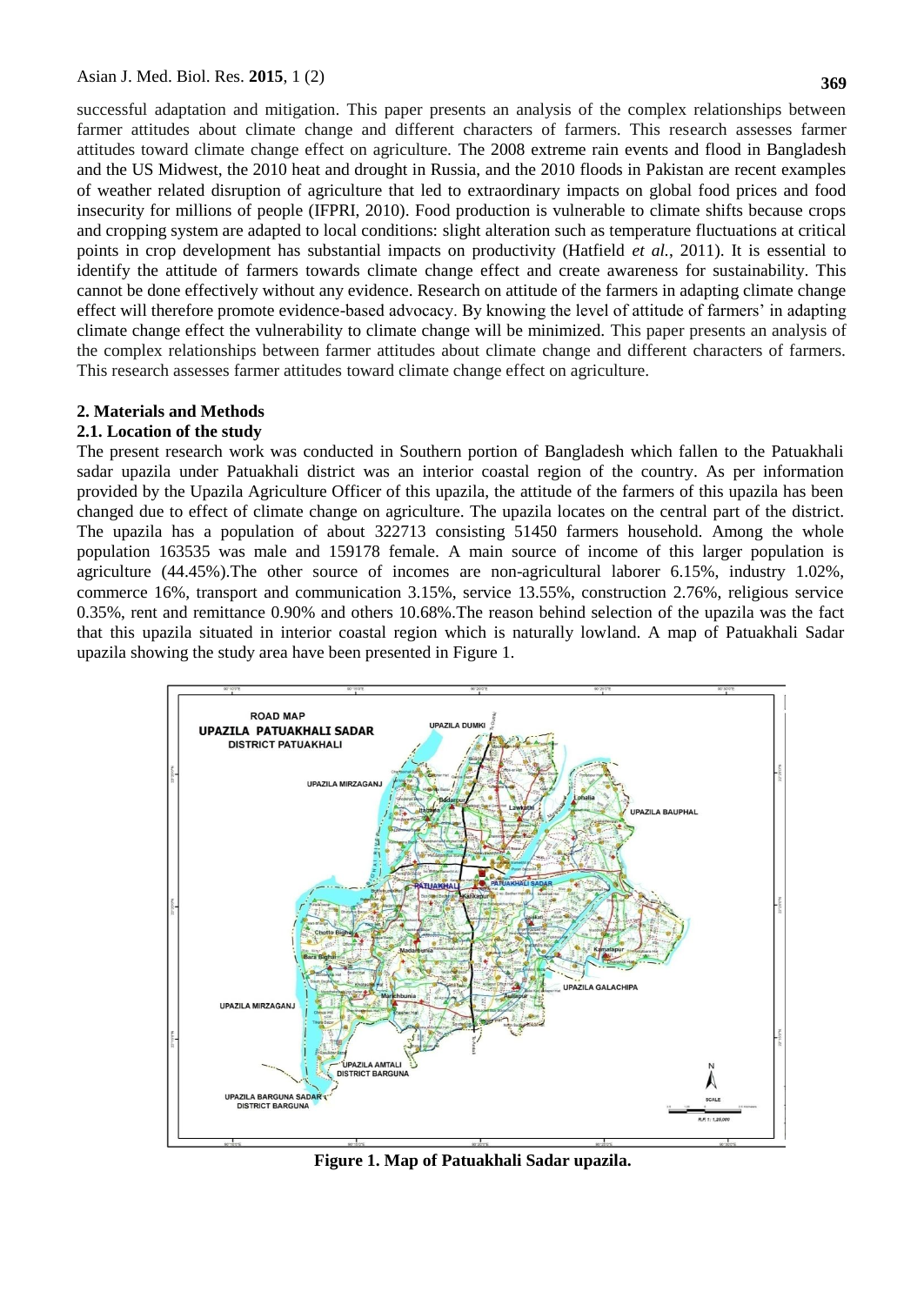## **2.2. Sampling design**

Patuakhali sadar upazila was selected purposively among the 8 upazila under Patuakhali district. The Upazila consists of 13 unions, among which one union namely Badarpur was selected randomly. There are 9 villages in Badarpur union. From those 5 villages were selected randomly. From these villages landless and absentee farmers were discarded from the list with the help of SAAOs. Thus the sample population was 1206. Then 10 percent of the sample population from each village was selected separately as the sample of the study by simple random sampling procedure. Thus the sample size was 121.

| <b>Upazila</b>   | Union    | <b>Village</b> | <b>Population</b> | <b>Sample</b> |
|------------------|----------|----------------|-------------------|---------------|
| Patuakhali Sadar |          | Gabua          | 229               | 23            |
|                  |          | Badarpur       | 218               | 22            |
|                  | Badarpur | Kholishakhali  | 230               | 23            |
|                  |          | Shiali         | 305               | 31            |
|                  |          | Telikhali      | 224               | 22            |
|                  |          | Total          | 1206              | 121           |

|  |  |  |  |  | Table 1. Distribution of population and sampling of the selected farmers. |
|--|--|--|--|--|---------------------------------------------------------------------------|
|--|--|--|--|--|---------------------------------------------------------------------------|

## **2.3. Selection of variables**

Before setting the variables of the study, the researcher himself visited the study area and talked to the farmers. Based on his experiences, review of related literature and consultation with the research supervisor, the researcher selected ten characteristics of the farmer as independent variables. These included: Age, Education, Farming experience, Farm size, annual income, Training received, Communication exposure, Cosmopoliteness, Agricultural knowledge and Fatalism. Attitude of the farmers towards climate change effect on agriculture was the dependent variable of this study.

## **2.3.1. Measurement of independent variables**

#### **2.3.1.1. Age**

The age of a respondent was measured in terms of actual years from his birth to the time of interview on the basis of farmers' statement. A score of one (1) was assigned for each year of his age.

## **2.3.1.2. Education**

Education of a respondent was measured by the years of schooling completed as indicated by him to item 2 of the interview schedule. A score of one (1) was assigned for his each year of schooling completed. If a respondent did not know how to read and write, his education score was taken as zero (0). If the respondent could not go to school but his level of educational standard may equal to any class than he got one for each class. 1 for class one, 2 for classes two and so on.

## **2.3.1.3. Farming experience**

The farming experience of a respondent was measured in terms of actual years of experience. A score of one (1) was assigned for his each year of experience.

## **3.3.1.4. Farm size**

The farm size of the respondents was computed in hectares. Question on this variable may be seen in item 4 in the interview schedule. It was measured by using following formula**:**

Farm size **=**A+B+C+D+E+F+G

Where,

A=Homestead area

B=Land under own cultivation

C=Land taken from other on mortgage

D= Land given to other on mortgage

E= Land taken from other on borga

F= Land given to other on borga

G**=** Land taken from other on lease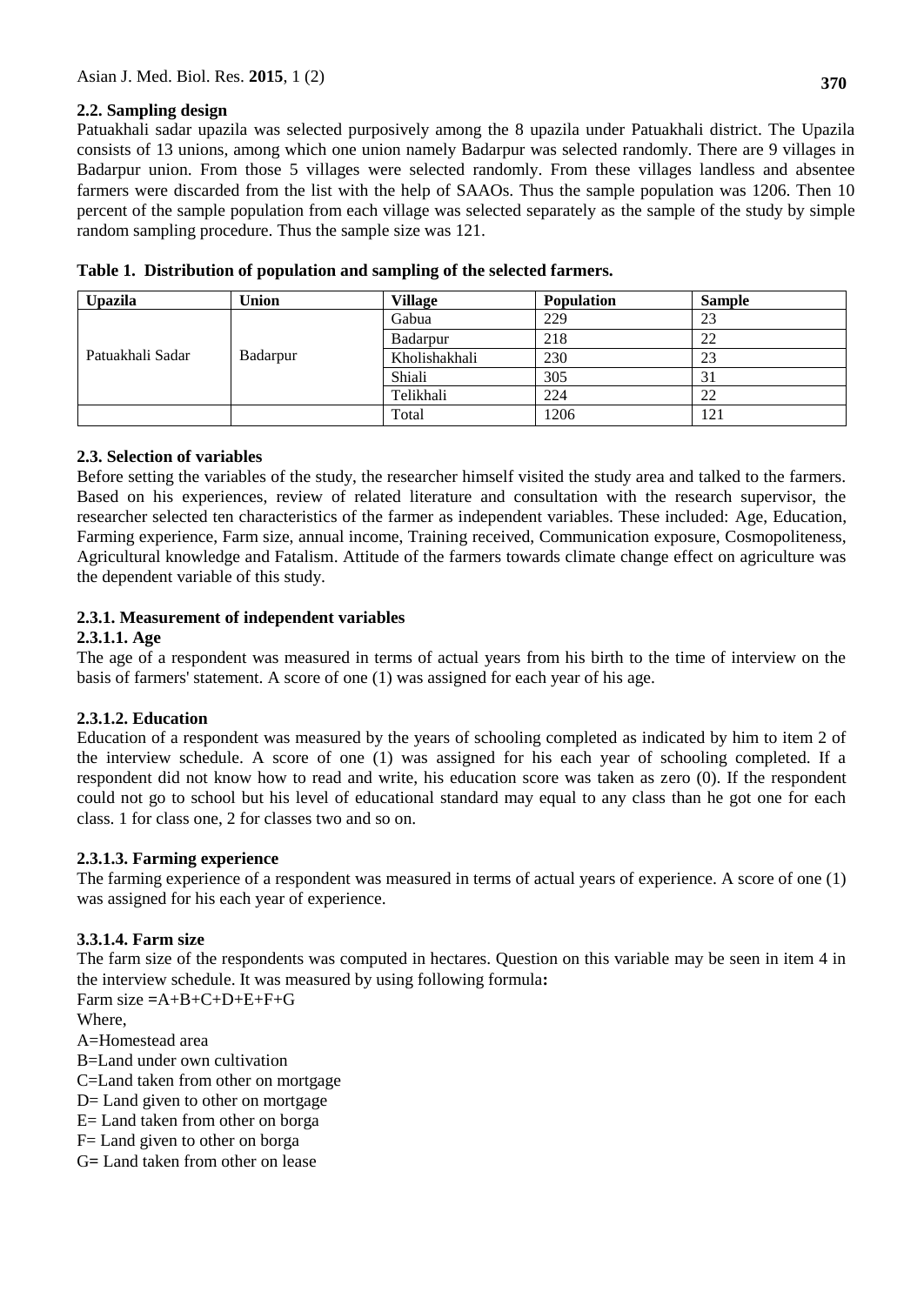#### **2.3.1.5. Annual income**

Annual income of a respondent was measured by computing an "Annual Income Score" on the basis of total yearly earnings Taka from agriculture and other sources and other members of his family as provided in response to the interview. They were asked to indicate the total earnings of his family from crop production, livestock rearing, poultry rising, fish culture, services, business, labor and other sources. The earnings from these sources were added together for computation of annual income score. A score of one (1) was assigned for each one thousand Taka.

#### **2.3.1.6. Training received**

Training experience of a respondent was determined by computing a "training experience score" on the basis of his total number of days for which he received training on various subject matters related to farming during his farming life.

#### **2.3.1.7. Communication exposure**

In present study, communication exposure score was computed for each respondent on the basis of his extent of contact with 20 selected extension media as ascertained from their responses to the question. In the interview schedule the items of extension contact was about sub assistant agriculture officer (per 3 month), upazilla agriculture officer (per 6 month), neighbor (per month), friends (per month), relatives (per month), experienced farmers (per month), ideal farmers (per month), agricultural input dealer (per 3 month), NGO worker (s) (per 3 month), participation in group discussion (per year), result demonstration (per 6 month), participation in method demonstration (per week), newspaper (per week), agricultural posters (per 6 month), agricultural leaflets (per year), agricultural leaflets (per year), agricultural booklets (per years), agricultural magazines (per year), agricultural fairs (per year), listening agricultural program in radio (per month), watching agricultural program in television (per month). Communication exposure score was determined by summing the scores of all the 20 communication media. Communication exposure score could range from 0 to 80, where zero (0) indicated no and 80 indicated the highest media contact. The scoring and nature of extension is given in the Figure 2.



**Figure 2. The scoring and nature of extension.**

#### **2.3.1.8. Cosmopoliteness**

In this study, Cosmopoliteness score was computed for each respondent on the basis of their extent of contact with 6 selected cosmopolite sources as ascertained from his responses to question in the interview schedule. In the interview schedule the items of extension contact was Other union(per month), Own upazila (per year), Other upazila (per year), Own Districts (per year), Other Districts (per year), Capital (In life). Cosmopoliteness score was determined by summing the scores of all the 6 items of contact. Cosmopoliteness could range from 0 to 24, where zero (0) indicated no cosmopoliteness and 24 indicated the highest cosmopoliteness. The scoring and nature of extension is given in the Figure 2.

#### **2.3.1.9. Agricultural knowledge**

Score 2 was assigned for each of the questions. The total assigned score of all the questions was 40. If a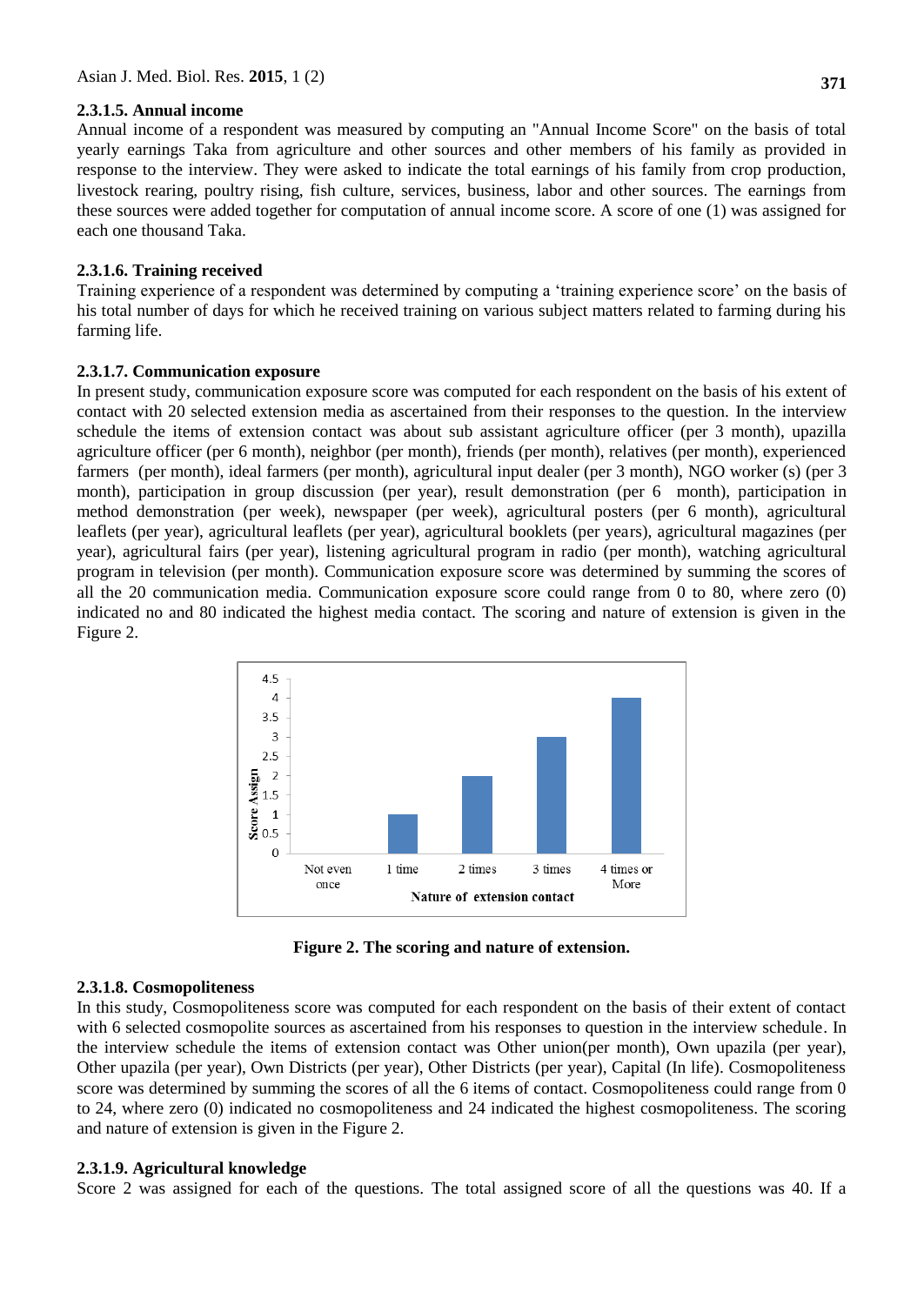respondent was able to provide a correct answer to a question, he could receive full score for that particular question. Accordingly, a respondent could receive zero (0) for wrong answer.

### **2.3.1.10. Fatalism**

Fatalism was measured by using ten (10) statements shown in the item no.10 in the interview schedule. If a farmer fully agrees with the positive statement as stated by the interviewer, he or she got full marks that were 5. If he not agree at all with the statement got zero (0) marks. It is reversed in negative statements. Finally the number obtained by the respondent for each question was added and made a total score. The scoring system in details shown in Figure 3.



**Figure 3. The scoring system.**

## **2.3.2. Measurement of dependent variables**

## **2.3.2.1. Attitude of the farmers' towards climate change effects on agriculture**

A-five point rating scale ranging from "fully agree" to "not at all" was developed to measure the attitude of the farmers" towards climate change effects on agriculture. The attitude of the farmers" towards climate change effects on agriculture was computed by adding all scores obtained from 20 statements of climate change observed by the respondents. The attitude of farmers towards climate change ranged from 20 to 100 where 20 indicating unfavorable attitude towards climate change and 100 indicating favorable attitude.

#### **2.4. Statement of hypotheses**

The following hypotheses were formulated to explore the relationships between the dependent and independent variables. The research hypothesis for this study was: ''There is a relationship between each of age, education, farming experience, farm size, annual income, training received, communication exposure, cosmopoliteness, agricultural knowledge and fatalism and their attitude towards climate change effect on agriculture ".

## **2.5. Research instrument for data collection**

In order to collect valid and reliable information from the farmers, an interview schedule was prepared carefully keeping the objectives of the study in mind. The questions and statements content in the schedule were simple, direct and easily understandable by the farmers without giving rise to any doubt and misunderstanding in their mind. Some minor corrections, additions and alterations were made in the schedule based on pre-test experiences. The schedule was then multiplied in its final form for the collection of data.

## **2.6. Collection of data**

Secondary information was collected from the agriculture office records and union parishad records. Primary data were collected from the farmers. The researcher conducted survey using the pretested interview schedule in the study area from 25 June to 15 September, 2014.

## **2.7. Data processing and statistical tests**

Qualitative data were converted to quantitative one whenever necessary. Data obtained, from the respondents were first put to a master sheet then compiled, tabulated and analyzed in accordance with the objectives of the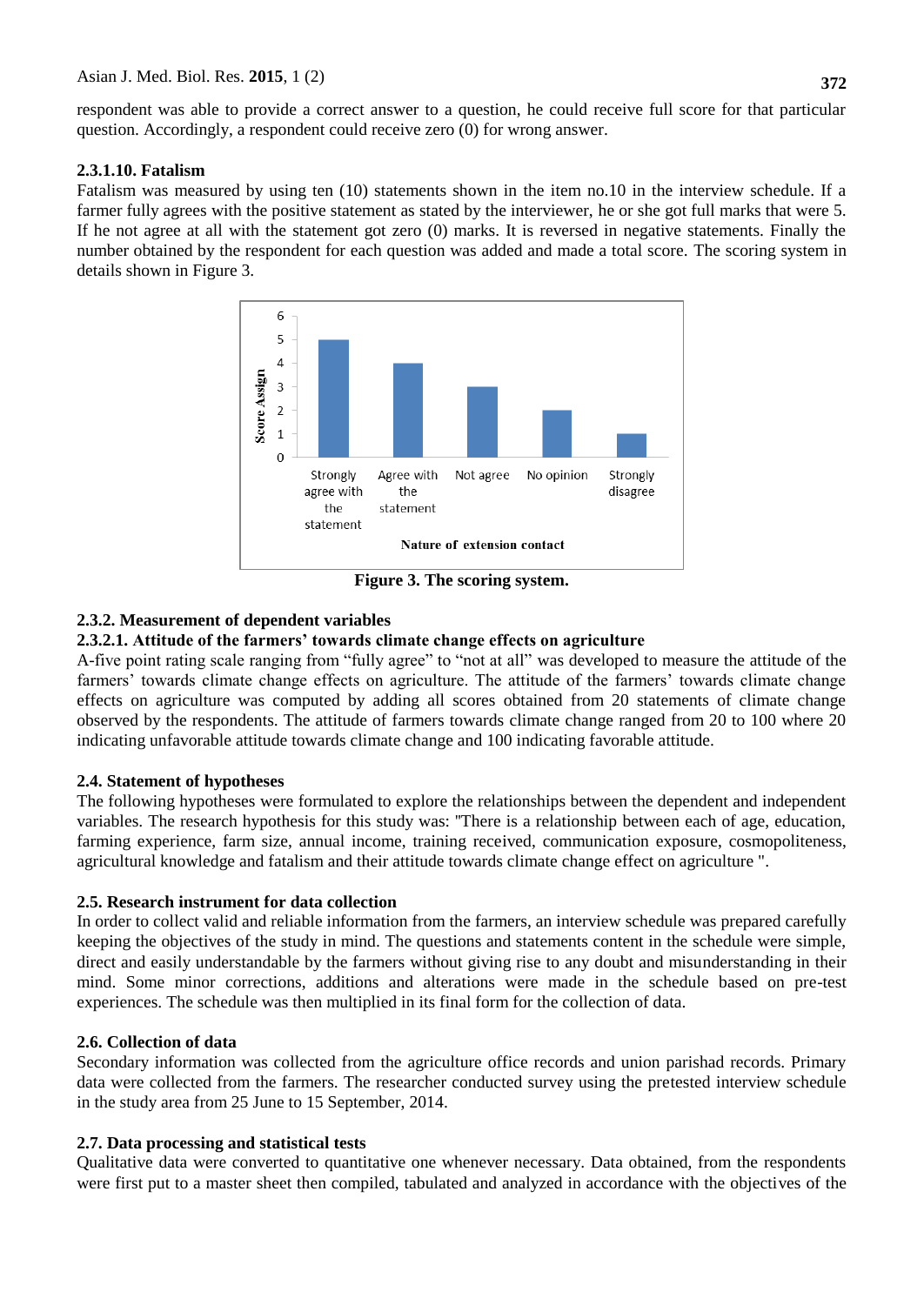study. For clarity of understanding, tables were used in presenting data. For exploring the relationship between each of the selected characteristics of the farmers with their problem in adapting climate change effect on crop production, Pearson's Product Moment Coefficients of Correlation (r) was used.

### **3. Results and Discussion**

# **3.1. Selected characteristics of the farmers**

#### **3.1.1. Age**

The respondent's age ranged from 26-70 years. The mean being 46.18 and the standard deviation is 12.81. Based on their age, Farmers were classified into four categories namely, young (<35), middle aged (35-45), aged (46-55) and old (56 and above) as shown in Table 2. Data presented in Table 4.1 suggest that the highest proportion of 33.9% of the farmers were middle aged ranging from 36 to 45 years of age. About 27.3% of the respondents however belonged to old category. About 23.1% of the study population was young. The findings indicate that most of the farmers involved in agriculture are from middle aged. Age distribution of the farmer is given in Table 2.

| Category    | Frequency      | <b>Percentage</b> | <b>Observed Range (Years)</b> | <b>Mean</b> | <b>SD</b> |
|-------------|----------------|-------------------|-------------------------------|-------------|-----------|
| Young       | 28             | 23.1              |                               |             |           |
| Middle aged | 4 <sub>1</sub> | 33.9              |                               |             |           |
| Aged        | 19             | 15.7              |                               |             |           |
| Old         | 33             | 27.3              |                               |             |           |
| Total       | 121            | 100               | $26 - 70$                     | 46.181      | 12.816    |

#### **Table 2. Distribution of the farmers according to their age.**

### **3.1.2. Education**

Based on the respondents education scores, they were classified into six categories namely illiterate (0), up to PSC (0-5), up to JSC (6-8), up to SSC, up to HSC, and Up to higher degree as shown in Table 3. The average academic qualification scores of the respondents were 5.19 with a standard deviation of 4.323. Most of the respondents had education up to Primary School Certificate (PSC). Only 7.4 % of the population has higher level of education and about 14% of the farmers have no education.

| Category     | <b>Frequency</b> | Percentage | <b>Observed Range</b> | Mean | <b>SD</b> |
|--------------|------------------|------------|-----------------------|------|-----------|
|              |                  |            | (Years of schooling)  |      |           |
| Illiterate   |                  | 14.0       |                       |      |           |
| Up to PSC    | 63               | 52.1       |                       |      |           |
| Up to JSC    | 17               | 14.0       |                       |      |           |
| Up to SSC    | 13               | 10.7       |                       |      |           |
| Up to HSC    |                  | 1.7        |                       |      |           |
| Up to Higher | 9                | 7.4        | $0 - 16$              | 5.19 | 4.323     |
| degree       |                  |            |                       |      |           |
| Total        | 121              | 100        |                       |      |           |

**Table 3. Distribution of the farmers according to their level of education.**

#### **3.1.3. Farming experiences**

Farming experiences were ranged from 4-45 having a mean of 15.5 with 8.75 standard deviation. Farming experiences were grouped into four categories in terms of years of experiences, such as very low (<10 years), low (10-20 years), medium (20-30 years) and high (>30 years). About 38% of the farmers have farming experiences of very low and same percentage of the farmers of the study has a farming experience of low. Only 5.8% of the farmers have farming experiences of high level. Farming experiences of the farmer is given in Table 4.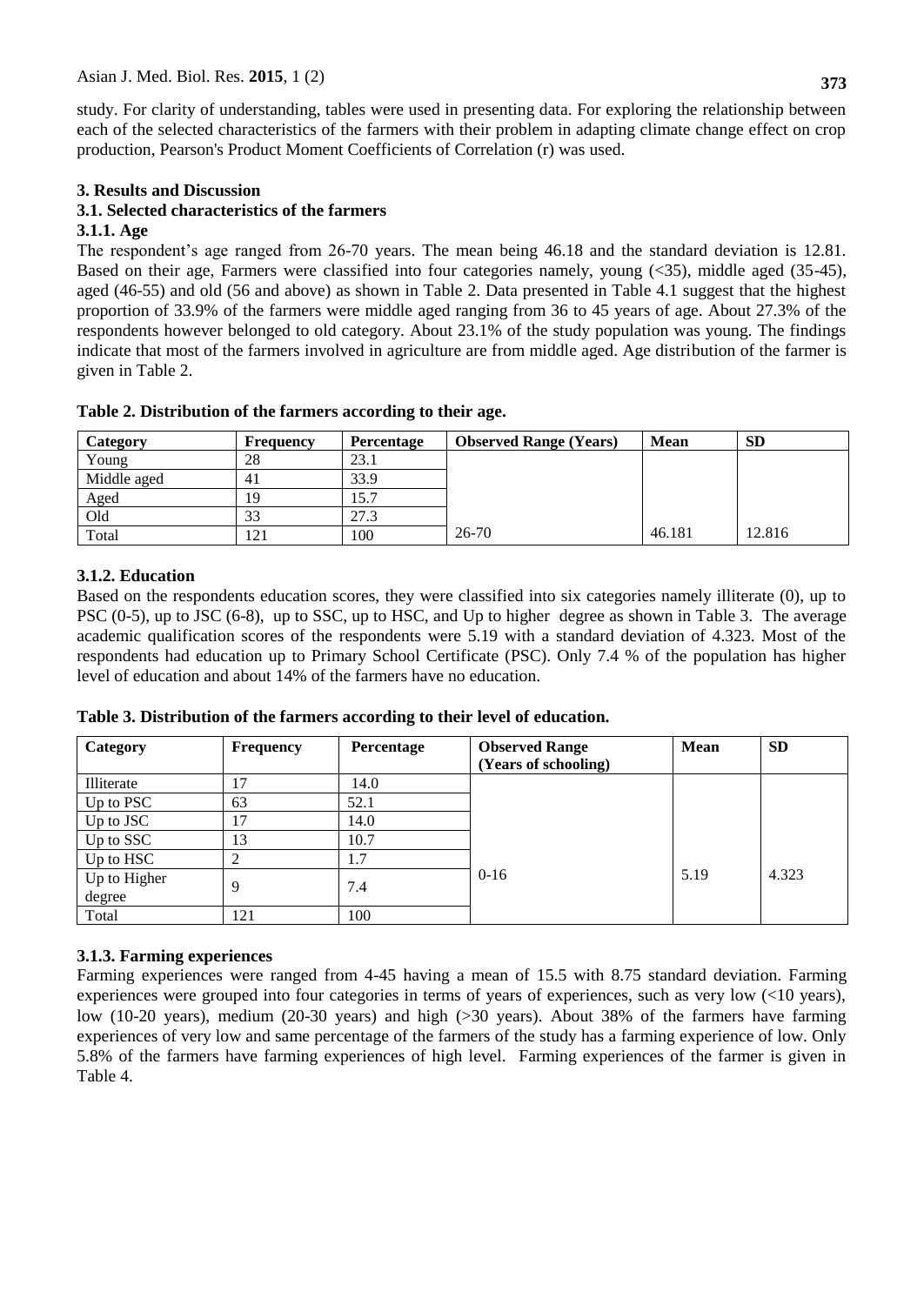| Category | Frequency | <b>Percentage</b> | <b>Observed</b><br>Range(Years) | <b>Mean</b> | <b>SD</b> |
|----------|-----------|-------------------|---------------------------------|-------------|-----------|
| Very Low | 46        | 38.0              |                                 |             |           |
| Low      | 46        | 38.0              |                                 |             |           |
| Medium   | 22        | 18.2              |                                 |             |           |
| High     |           | 5.8               | $4 - 45$                        | 15.495      | 8.756     |
| Total    | 121       | 100               |                                 |             |           |

**Table 4. Distribution of the farmers according to their farming experience.**

### **3.1.4. Farm size**

The farm size of the respondents varied from 0.21 to 3.89 hectares while their average farm size was 0.807 hectares with a standard deviation of 0.48 (Table 5). Farm size of the respondents was grouped into four categories, viz. Marginal size (<0.5 ha), small size (0.5-1 ha), medium size (1-1.5 ha) and large size (>1.5ha). Though the variation among the farmers regarding farm size was high, a significant proportion (62 percent) of them had small farm size, whereas 18.2 percent had marginal, 14 percent medium, and 5.8 percent had large farm size. In rural Bangladesh, the family type is mostly nuclear. Therefore, most (80.2 percent) of the respondents were marginal to small farmers.

|  | Table 5. Distribution of the farmers according to their farm size. |
|--|--------------------------------------------------------------------|
|--|--------------------------------------------------------------------|

| Category | <b>Frequency</b> | <b>Percentage</b> | Range<br><b>Observed</b> | Mean   | <b>SD</b> |
|----------|------------------|-------------------|--------------------------|--------|-----------|
|          |                  |                   | (ha)                     |        |           |
| Marginal | 22               | 18.2              |                          |        |           |
| Small    | 75               | 62.0              |                          |        |           |
| Medium   | ⇁                | 14.0              |                          |        |           |
| Large    |                  | 5.8               | $0.21 - 3.89$            | 0.8074 | 0.4845    |
| Total    | 121              | 100               |                          |        |           |

## **3.1.5. Annual income**

Annual family income of the farmers varied from Taka 42.1 to 237.1 thousand (Bangladeshi currency) and their average family income was Taka 89.83 thousand with a standard deviation of 30.18 (Table 6). About 41.3 percent of the respondents had low annual family income, while 17.4 and 11.6 percent of them had medium and high annual family income, respectively. Among the respondents about 29.8 percent were very poor. Annual income of the farmer is given in Table 6.

| Table 6. Distribution of the farmers according to their annual income. |  |
|------------------------------------------------------------------------|--|
|                                                                        |  |

| Category | Frequency      | <b>Percentage</b> | <b>Observed Range</b><br>('000' tk) | <b>Mean</b> | <b>SD</b> |
|----------|----------------|-------------------|-------------------------------------|-------------|-----------|
| Very low | 36             | 29.8              |                                     |             |           |
| Low      | 50             | 41.3              |                                     |             |           |
| Medium   | 21             | 17.4              |                                     |             |           |
| High     | $\overline{A}$ | 11.6              | $0.21 - 3.89$                       | 89.838      | 30.181    |
| Total    | 121            | 100               |                                     |             |           |

## **3.1.6. Training received**

Training experience of the respondents ranged from 0 to 6 days with a mean of 0.87 having a standard deviation of 1.56 (Table 7). The majority (71.9%) of the respondents had no training experience, while, about 17.4% had short training experience.

## **3.1.7. Communication exposure**

The communication exposure score of the respondents ranged from 9 to 57, with an average of 22.64 and standard deviation of 8.87. On the basis of their communication exposure, the farmers were classified into three categories as low, medium and high are presented in Table 8. Data contained in Table 8 indicate that 66.1 percent of the farmers had low communication exposure compared with 24.8 percent having medium communication exposure and 9.1 percent having high exposure.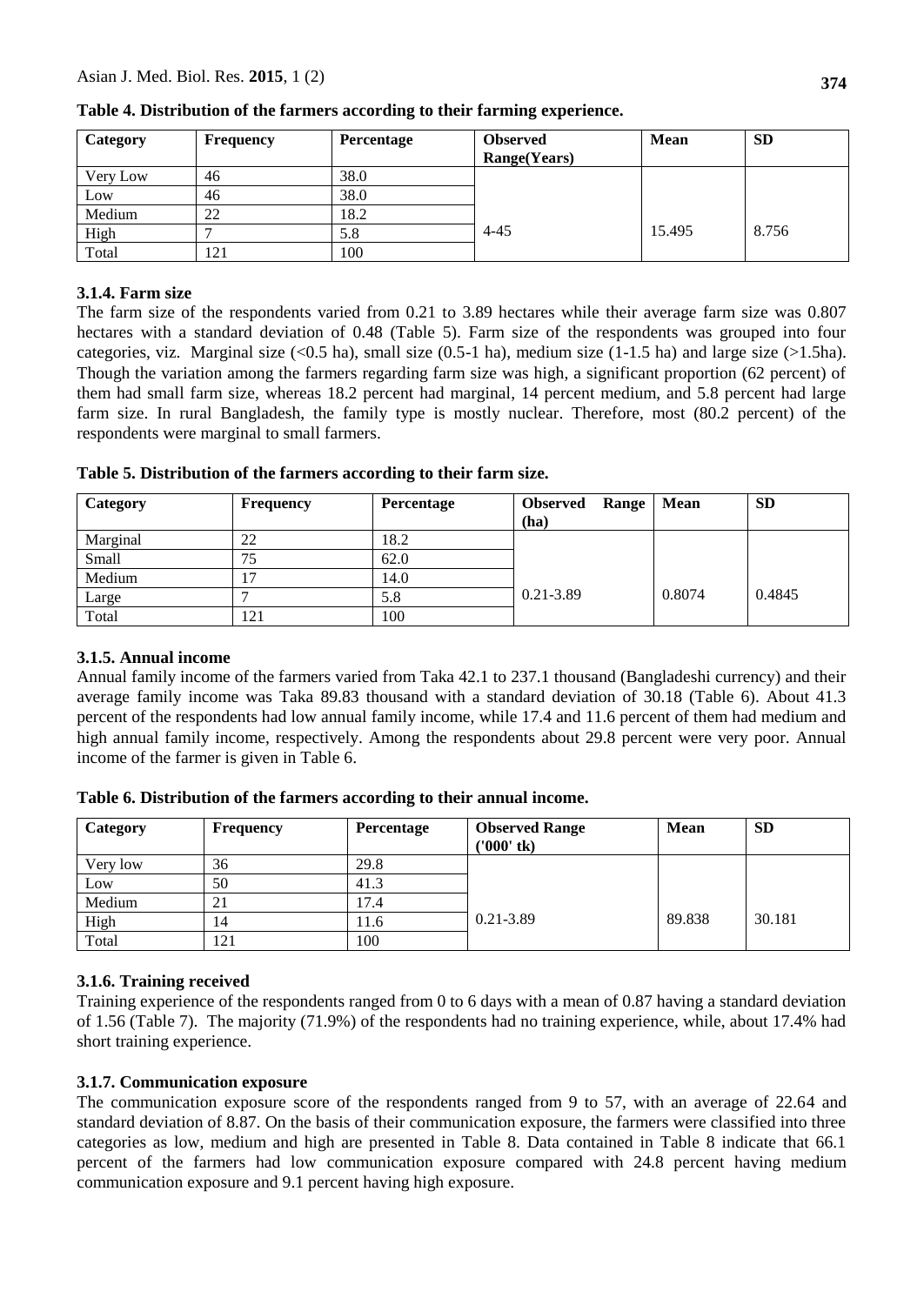| Category                       | <b>Frequency</b> | <b>Percentage</b> | <b>Observed</b><br>Range (ha) | <b>Mean</b> | <b>SD</b> |
|--------------------------------|------------------|-------------------|-------------------------------|-------------|-----------|
| No Training Receive            | 87               | 71.9              |                               |             |           |
| <b>Short Training Receive</b>  | $\angle 1$       | 17.4              |                               |             |           |
| <b>Medium Training Receive</b> | 12               | 9.9               | $0 - 6$                       | 0.876       | 1.557     |
| Long Training Receive          |                  |                   |                               |             |           |
| Total                          | 121              | 100               |                               |             |           |

**Table 7. Distribution of the farmers according to their training received.**

#### **Table 8. Distribution of the farmers according to their communication exposure.**

| Category | <b>Frequency</b> | <b>Percentage</b> | Range | <b>Mean</b> | <b>SD</b> |
|----------|------------------|-------------------|-------|-------------|-----------|
| Low      | 80               | 66.1              |       |             |           |
| Medium   | 30               | 24.8              |       |             |           |
| High     |                  | 9.1               | 9-57  | 22.644      | 8.871     |
| Total    | 121              | 100               |       |             |           |

## **3.1.8. Cosmopoliteness**

The cosmopoliteness scores of respondents ranged from 6 to 21. The mean was 13.52 and standard deviation 3.75. Based on the obtained cosmopoliteness scores, the respondents were classified into three categories as shown in Table 9. Data showed that 42.1% of the respondents had medium cosmopolitans compared to (33.1%) high and (24.8%) low cosmopoliteness.

| Table 9. Distribution of the farmers according to their cosmopoliteness. |  |  |
|--------------------------------------------------------------------------|--|--|
|--------------------------------------------------------------------------|--|--|

| Category | <b>Frequency</b> | Percentage | Range    | <b>Mean</b> | <b>SD</b> |
|----------|------------------|------------|----------|-------------|-----------|
| Low      | 30               | 24.8       |          |             |           |
| Medium   | ЭI               | 42.1       |          |             |           |
| High     | 40               | 33.1       | $6 - 21$ | 13.52       | 3.7485    |
| Total    | 121              | 100        |          |             |           |

## **3.1.9. Agricultural knowledge**

The scores of knowledge on agriculture of the respondents ranged from 12 to 28, with an average of 20.363 and standard deviation of 3.57. On the basis of their scores, the farmers were classified into three categories as low  $(\leq 15)$ , medium (15-20) and high ( $>20$ ) are presented in Table 10. Data contained in Table 10 indicate that 47.1 percent of the farmers had medium knowledge on agriculture and climate change and livelihood compared with 45.5 percent having high knowledge and 7.4 percent had low knowledge on agriculture and climate change as well as livelihood.

|  |  | Table 10. Distribution of the farmers according to their agricultural knowledge. |  |
|--|--|----------------------------------------------------------------------------------|--|
|  |  |                                                                                  |  |

| Category | <b>Frequency</b> | <b>Percentage</b> | Range     | <b>Mean</b> | <b>SD</b> |
|----------|------------------|-------------------|-----------|-------------|-----------|
| Low      |                  | 7.4               | $12 - 28$ | 20.363      | 3.577     |
| Medium   | 57               | 47.1              |           |             |           |
| High     | 55               | 45.5              |           |             |           |
| Total    | 121              | 100               |           |             |           |

## **3.1.10. Fatalism**

This selected characteristics solely depends on fate were ranged from 18-38 as scale score with 30.14 mean and 4.78 standard deviation. Depending on farmers believes respondents were classified into three categories as in Table 11. About 81 % of the respondents were highly depends on their fate other than performance, which is one of their superstition. 15.7 percent of farmers moderately depend on their fate and 3.3 percent dependent on their fate poorly.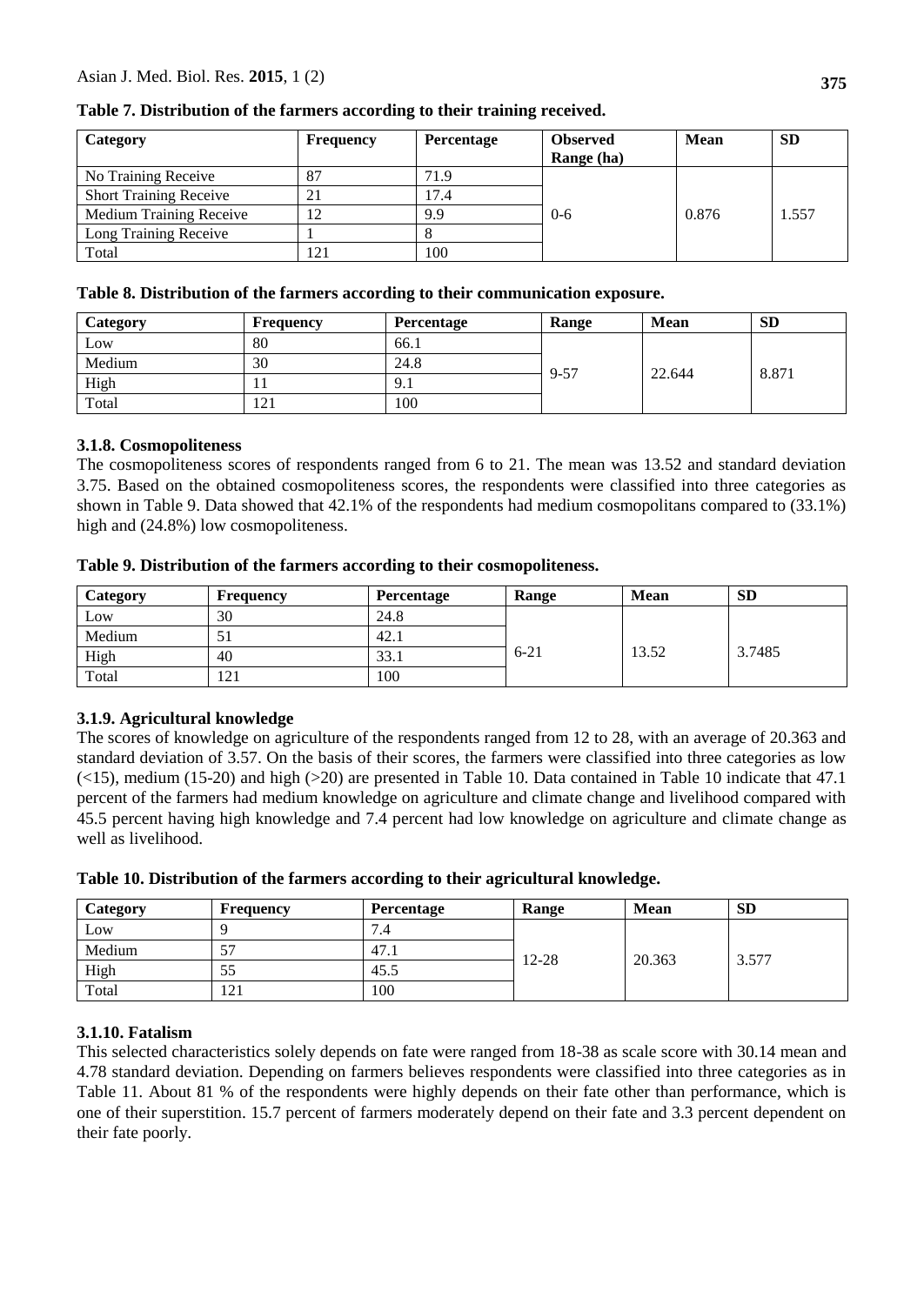| Category | <b>Frequency</b>   | Percentage | Range | <b>Mean</b> | <b>SD</b> |
|----------|--------------------|------------|-------|-------------|-----------|
| Low      |                    | ر. ر       | 18-38 | 30.14       | 4.789     |
| Medium   | 19                 | 15.7       |       |             |           |
| High     | 98                 | 81.0       |       |             |           |
| Total    | $\bigcap$ 1<br>141 | 100        |       |             |           |

**Table 11. Distribution of the farmers according to their fatalism.**

#### **3.2. Attitude of farmers towards climate change effect**

The attitude of farmers on climate change scores of respondents ranged from 55 to 69. The mean was 60.82 and standard deviation 3.17. Based on the obtained attitude scores, the respondents were classified into three categories as shown in Table 12. Data showed that 51.2% of the respondents had moderately favorable attitude compared to (42.1%) unfavorable and (6.6%) favorable attitude to climate change.

| Category    | Frequency | Percentage | <b>Observed</b><br>Range | <b>Mean</b> | <b>SD</b> |
|-------------|-----------|------------|--------------------------|-------------|-----------|
| Unfavorable | 51        | 42.1       |                          |             |           |
| Moderately  | 62        | 51.2       |                          |             |           |
| Favorable   |           |            | 55-69                    | 60.826      | 3.166     |
| Favorable   |           | 6.6        |                          |             |           |
| Total       | 121       | 100        |                          |             |           |

#### **3.3. Relationships between the independent and dependent variable**

This section deals with the findings exploring the relationships between the selected independent and dependent variables of the study. The independent variables were Age, Education, Farming experience, Farm size, Annual income, Training received, Communication exposure, Cosmopoliteness, Agricultural knowledge and Fatalism. The dependent variable was "Attitude of the Farmers towards Climate Change Effect on Agriculture". Pearson's Product Moment Co-efficient of Correlation (r) was used to test the null hypothesis concerning the relationships between two variables. Five percent (0.05) level of probability was used as the basis for rejecting the null hypothesis. The results of correlation of co-efficient test between the dependent and independent variables have been shown in the Table 13.

**Table 13. Relationships between the dependent and independent variables.**

| Independent variables (Selected characteristics) | 'r' value with 119 df |  |  |
|--------------------------------------------------|-----------------------|--|--|
| $1.$ Age                                         | 0.089 NS              |  |  |
| 2. Education                                     | $0.267**$             |  |  |
| 3. Farming experience                            | $0.431**$             |  |  |
| 4. Farm size                                     | $0.427**$             |  |  |
| 5. Annual family income                          | $0.285**$             |  |  |
| 6. Agricultural Training Received                | $0.339**$             |  |  |
| 7. Communication exposure                        | 0.178 NS              |  |  |
| 8. Cosmopolitans                                 | $-0.031$ NS           |  |  |
| 9. Agricultural Knowledge                        | $0.213*$              |  |  |
| 10. Fatalism                                     | $-0.019$ NS           |  |  |

\*\*. Correlation is significant at the 0.01 level (2-tailed).

\*. Correlation is significant at the 0.05 level (2-tailed).

 $NS = Not$  significant

## **3.3.1. Age and attitude**

The relationship between age of the farmers and their attitude towards the climate change effects on agriculture was measured by testing the null hypothesis "There is no relationship between age of the farmers and their attitude towards climate change". The calculated value of  $r' = 0.089$  was found to be smaller than the tabulated value at 0.05 level of probability. Based on the above findings, the null hypothesis could not be rejected and it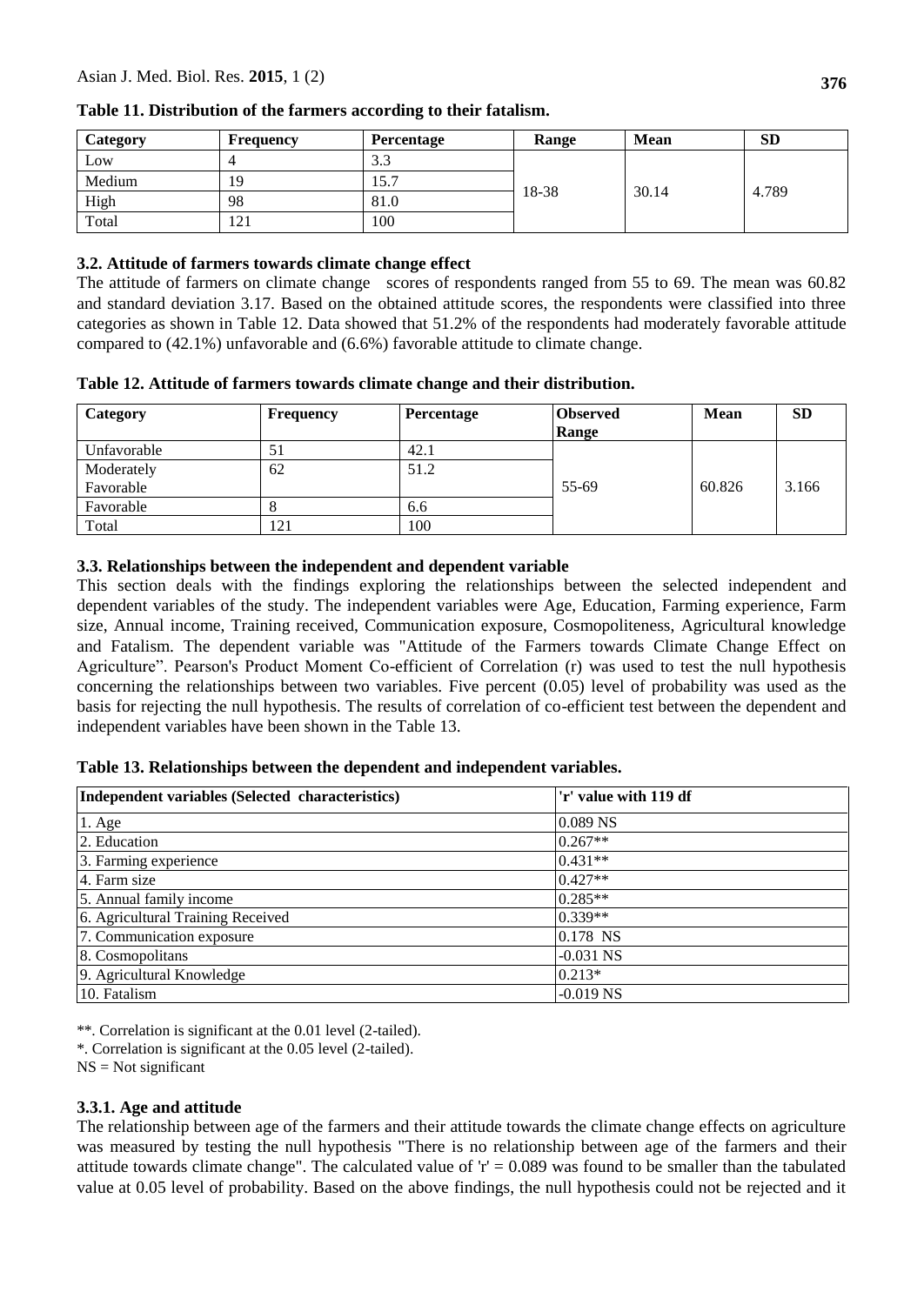was concluded that age of the farmers had no significant relationship with their attitude towards climate change. So age of the farmers had no influence to form favorable attitude towards climate change. Kashem (1987), Habib (2000), Nurzaman (2000) and Bari (2000) also found no relationships between these two variables.

#### **3.3.2. Education and attitude**

The relationship between educational qualification of the farmers and their attitude towards climate change was measured by testing the null hypothesis, "There is no significant relationship between the educational qualification of the farmers and their attitude towards climate change". The calculated value  $r = 0.267**$ , was significant with 119 degrees of freedom at 0.01 level as shown in Table 13. It was, therefore, concluded that educational qualification of the farmers had significant positive relationship with their attitude towards climate change. Hence, the null hypothesis in this respect was rejected. These findings clearly indicate that an educated farmer might have gained more favorable attitude towards climate change compared to illiterate farmers. Nurzaman (2000) found that education of the FFS and non-FFS farmers were positively correlated with their attitude on IPM and Habib (2000) observed the similar results. Paul (2000) and Habib (2000) also found similar result.

## **3.3.3. Farming experience and attitude**

According to the computed 'r' value  $(0.431**)$  as shown in Table 13 there was a significant relationship between farming experiences of the farmers and their attitude on climate change at 0.01 level of probability and followed a positive trend. Hence, the concerned null hypothesis was rejected. It was assumed that the farmer who had more farming experience they were more positive to change in their conditions and able to cope with the situations. The farmers who had a large farming experience can take the risk for the farming activities and it is an asset for challenging the natural hazards. Similar findings were obtained by Hossain (2006).

#### **3.3.4. Farm size and attitude**

The relationship between farm size of the farmers and their attitude towards climate change was studied by testing the concerned null hypothesis: "There is no relationship between farm size of the farmer and their attitude towards climate change". The calculated value of r=0.427\*\* was larger than the tabulated value with 119 degrees of freedom at 0.01 level of probability as shown in Table 13. So the null hypothesis was rejected, and it was concluded that farm size of the farmers had positive and significant relationship with their attitude towards climate change. It means that the farmers' attitude towards climate change was influenced by the farm size. Talukder (2006), Hussen (2001) and Habib (2000) observed the similar results in their study.

## **3.3.5. Annual income and attitude**

The relationship between annual income of the farmers and their attitude towards climate change was examined by testing the concerned hypothesis: "There is no relationship between family income of the farmers and their attitude towards climate change". The calculated value of 'r' 0.285\*\* was greater than the tabulated value of 'r' at 0.01 level of probability as shown in Table 13. It was therefore, concluded that family income of the farmers had a significant relationship with their attitude towards climate change. So, the null hypothesis could be rejected. It was therefore, concluded that annual income of the farmers had relationship with their attitude towards climate change. Kamal (2006) also observed the similar results in his study.

## **3.3.6. Agricultural training received and attitude**

The null hypothesis was "There is no relationship between agricultural training received of the farmers and their attitude towards climate change". The calculated value of  $r' = 0.339**$  was larger than the tabulated value at 0.01 level as shown in Table 13. Thus, the null hypothesis was rejected. It was therefore, suggested that agricultural training experience of the farmers had positive significant relationship with their attitude towards climate change. It also indicates that the farmer who had relatively more agricultural training experience, their attitude towards climate change was favorable. Finally it was concluded that agricultural training experience of the farmers had positive significant relationship with their attitude towards climate change. A similar finding was obtained by Mandal (2011). Noor (1995), Bari (2000) and Habib (2000) also observed the similar results in their study.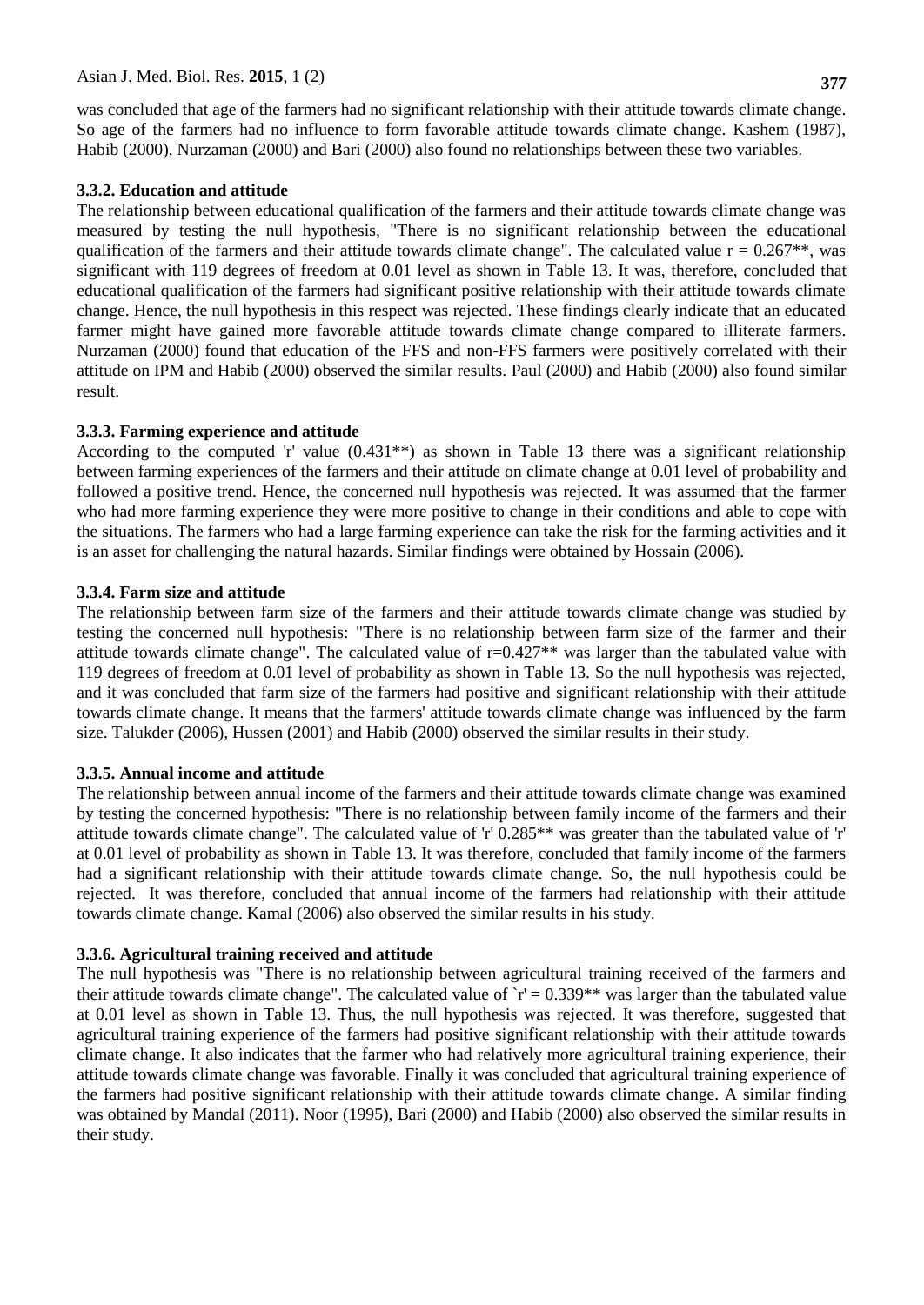#### **3.3.7. Communication exposure and attitude**

According to the computed 'r' value (-0.178) as shown in Table 13 there was no relationship between communication exposure of the farmers and their attitude towards climate change. Hence, the concerned null hypothesis could not be rejected. Similar findings were reported by Mandal (2011).

#### **3.3.8. Cosmopoliteness and attitude**

The relationship between cosmopoliteness of the farmers and their attitude towards climate change was studied by testing the concerned null hypothesis: "There is no relationship between cosmopoliteness of the farmers and their attitude towards climate change". The calculated value of  $r = -0.031$  was smaller than the tabulated value of 'r' as shown in Table 13. It was therefore, concluded that cosmopoliteness of the farmers had no significant relationship with their attitude towards climate change. So this null hypothesis could not be rejected.

#### **3.3.9. Agricultural knowledge and attitude**

According to the computed 'r' value (0.213\*) as shown in Table 13 there was a significant relationship between agricultural knowledge of farmers and their attitude to climate change at 0.05 level of probability and followed a positive trend. Hence, the concerned null hypothesis was rejected. Similar findings were obtained by Mondol (2009).

#### **3.3.10. Fatalism and attitude**

According to the computed 'r' value (-0.019) as shown in Table 13 there was no relationship between fatalism of the farmer and their attitude on climate change. Hence, the concerned null-hypothesis could not be rejected.

#### **4. Conclusions**

In this study 10 selected characteristics of the farmers were selected for investigation. The characteristics were age, education, farming experience, farm size, annual income, training received, communication exposure, cosmopoliteness, agricultural knowledge and fatalism.

The ages of the farmers ranged from 26-70 years with the mean being 46.18 and standard deviation 12.81. The education scores of the farmers ranged from zero to 16 with a mean 5.19 and standard deviation of 4.32. Farming experiences of the farmers ranged from 4-45 having a mean of 15.49 with 8.75 standard deviation. Farm size of the respondents varied from 0.21 to 3.89 hectares while their average farm size was 0.807 hectares with a standard deviation of 0.48. About 41.3% of the respondents had low annual family income, while 17.4% and 11.6% of them had medium and high annual family income, respectively. Training experience of the respondents ranged from 0 to 6 days with a mean of 0.87 having a standard deviation of 1.56. The communication exposure score of the respondents ranged from 9 to 57, with an average of 22.64 and standard deviation of 8.87. The cosmopoliteness scores of respondents ranged from 6 to 21. The mean was 13.52 and standard deviation is 3.75. Agricultural Knowledge of the respondents ranged from 12 to 28, with an average of 20.363 and standard deviation of 3.57. The fatalism scores of farmers ranged from 18-38 with a 30.14 mean and 4.78 standard deviation. About 81 % of the respondents were highly depends on their fate other than performance. Attitude of the farmer towards climate change effect on agriculture was measured by computing statement score, which could range from 20 to 100. However, the observed score ranged from 55 to 69 with a standard deviation of 3.166. Based on their possible attitude scores, the farmers were classified into three categories: "Unfavorable", ""Moderately Favorable" and "Favorable". Analyzed data indicate that the majority (51.2 percent) of the respondents had medium attitude while 69 percent of them had high attitude in regarding climate change effect on agriculture. Data also revealed that most of the farmers (62 percent) of the study area had moderately favorable attitude in regarding climate change effect on agriculture. So, it is necessary to take steps to change the rate of attitude in regarding climate change effect on agriculture.

#### **Conflict of interest**

None to declare.

#### **References**

Akter T, 2009. Climate Change and Flow of Environmental Displacement in Bangladesh, Unnayan Onneshan. Dhanmondi, Dhaka, Bangladesh.